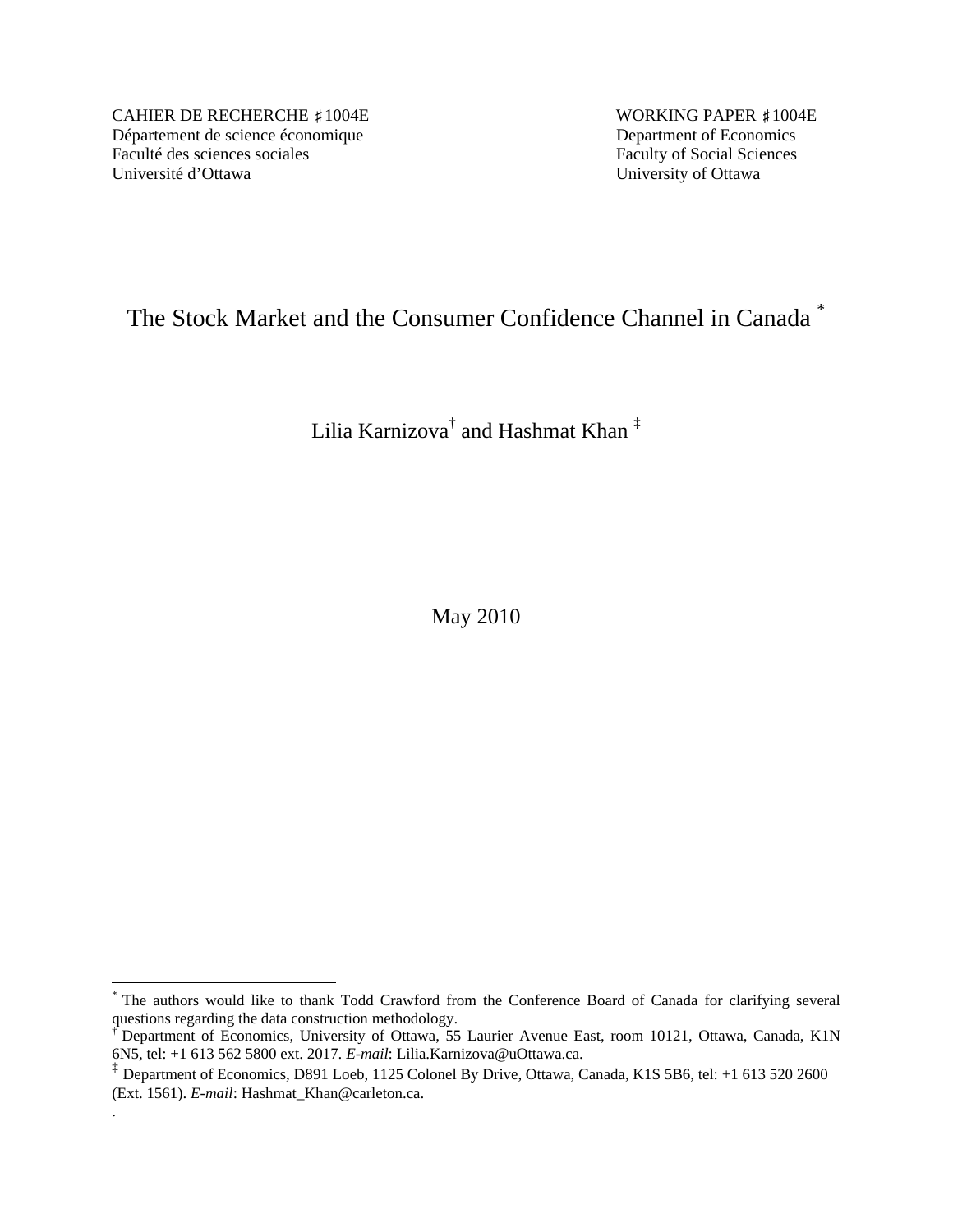#### *Abstract*

When stock prices rise, so does aggregate consumer spending. A traditional explanation for this phenomenon is based on wealth effects. However, movements of the stock market may affect consumer spending indirectly, by influencing consumer confidence. A bullish stock market may make consumers feel more optimistic about the future of the aggregate economy, and hence increase their spending. This paper investigates the existence of the consumer confidence channel of asset price transmission in Canada. The analysis is based on the indices of consumer confidence from the Conference Board of Canada and the Toronto Stock Exchange index. The results are supportive of the consumer confidence channel at the national level. There is also evidence of asymmetric effects of stock price changes on confidence changes: declines of the stock index have larger and statistically more significant effects relative to its increases.

**Key words:** *Stock market, Consumer confidence, Wealth, Asymmetry.*

**JEL Classification**: E21, E44.

### *Résumé*

Lorsque les cours des actions s'élèvent, les dépenses de consommation globale s'accroissent. Une explication traditionnelle de ce phénomène se base sur l'effet de richesse. Cependant, les mouvements de la bourse peuvent aussi affecter les dépenses de consommation indirectement, en influençant les attitudes des consommateurs. Un marché boursier en hausse peut entraîner les consommateurs à se sentir plus optimistes envers l'avenir de l'économie et par conséquence à augmenter leurs dépenses. Cette étude examine l'existence d'un canal de transmission des cours des actions sur la consommation par le biais des attitudes des consommateurs. Notre analyse est basée sur les indices des attitudes des consommateurs du Conference Board du Canada et sur l'indice des actions de la Bourse de Toronto. Les résultats confirment le canal des attitudes des consommateurs au niveau national. De plus, les variations des cours des actions ont des effets asymétriques sur les changements des attitudes des consommateurs : les baisses de l'indice boursier ont un effet plus important qui est aussi statistiquement plus significatif que l'effet des augmentations.

**Mots clés:** *marché boursier, attitudes des consommateurs, richesse financière, asymétrie.* 

**Classification JEL**: E21, E44.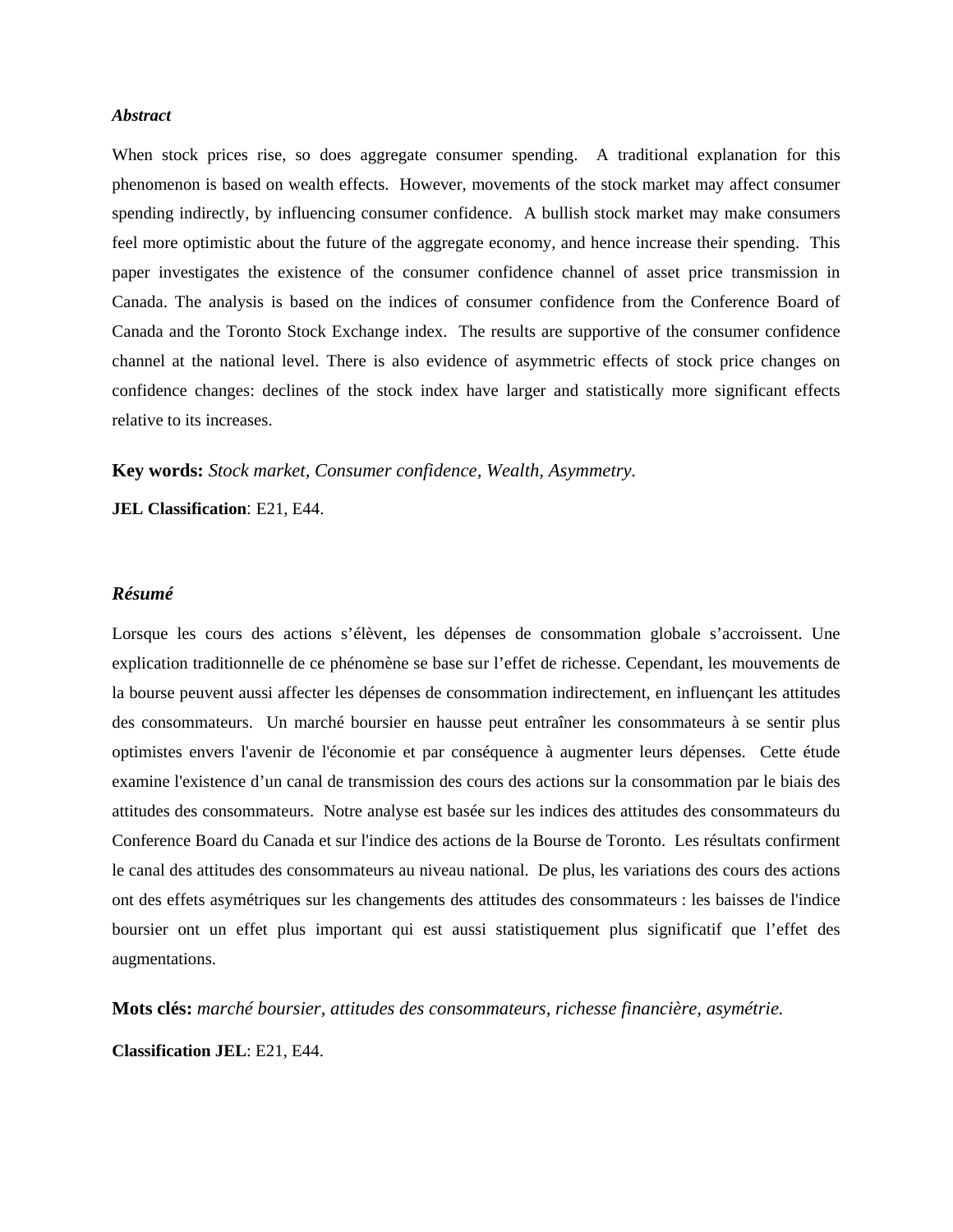## 1. Introduction

In the aftermath of the financial crisis of 2008, a better understanding of relations between Önancial markets and the real side of the economy has come to the forefront of both policy making and academic research. This paper focuses on the links between the stock market and aggregate consumption behaviour. Conventionally, the stock market affects consumption spending directly through the wealth channel. When stock prices rise, the value of Önancial wealth increases, thereby increasing the lifetime resources of consumers, and hence consumption. However, movements of the stock market may affect consumer spending indirectly, by influencing consumer confidence. The objective of the paper is to explore the existence of this indirect confidence channel of changes in stock prices.

The confidence channel is based on the idea that stock market prices are a readily available leading indicator of economic activity. A bullish stock market may make consumers feel better about the future of the economy and hence to increase their spending. A genuine confidence channel is distinct from the wealth effect of stock prices on consumer confidence. Higher stock prices can certainly boost consumer optimism through higher wealth. However, it is consumers' beliefs about forthcoming good times for the economy in general, not their beliefs about their greater financial wealth, that are critical for the confidence channel. If an independent confidence channel exists, then changes in stock prices may influence attitudes and spending decisions of not only stockholders, but also households who do not own stock.

The confidence channel of stock price was proposed by [Romer](#page-12-0) [\(1990\)](#page-12-0) in her study on the onset Great Depression. She argued that the stock market crash in October 1929 led to an increase in uncertainty about future income, and thus was critical in explaining U.S. consumer spending between 1929 and 1932. More recent empirical work for the U.S. and Europe provides evidence in favour of a confidence channel that is distinct from the conventional wealth channel. [Otoo](#page-12-1) [\(1999\)](#page-12-1) and [Jansen and Nahuis](#page-12-2) [\(2003\)](#page-12-2) Önd a causal relation from changes in stock prices to changes in consumer sentiment. [Carroll et al.](#page-12-3) [\(1994\)](#page-12-3), [Bram and Ludvigson](#page-12-4) [\(1998\)](#page-12-4) and [Jansen and Nahuis](#page-12-5) [\(2004\)](#page-12-5) show that changes in consumer sentiment improve forecasts of consumption growth. The contribution of this paper is to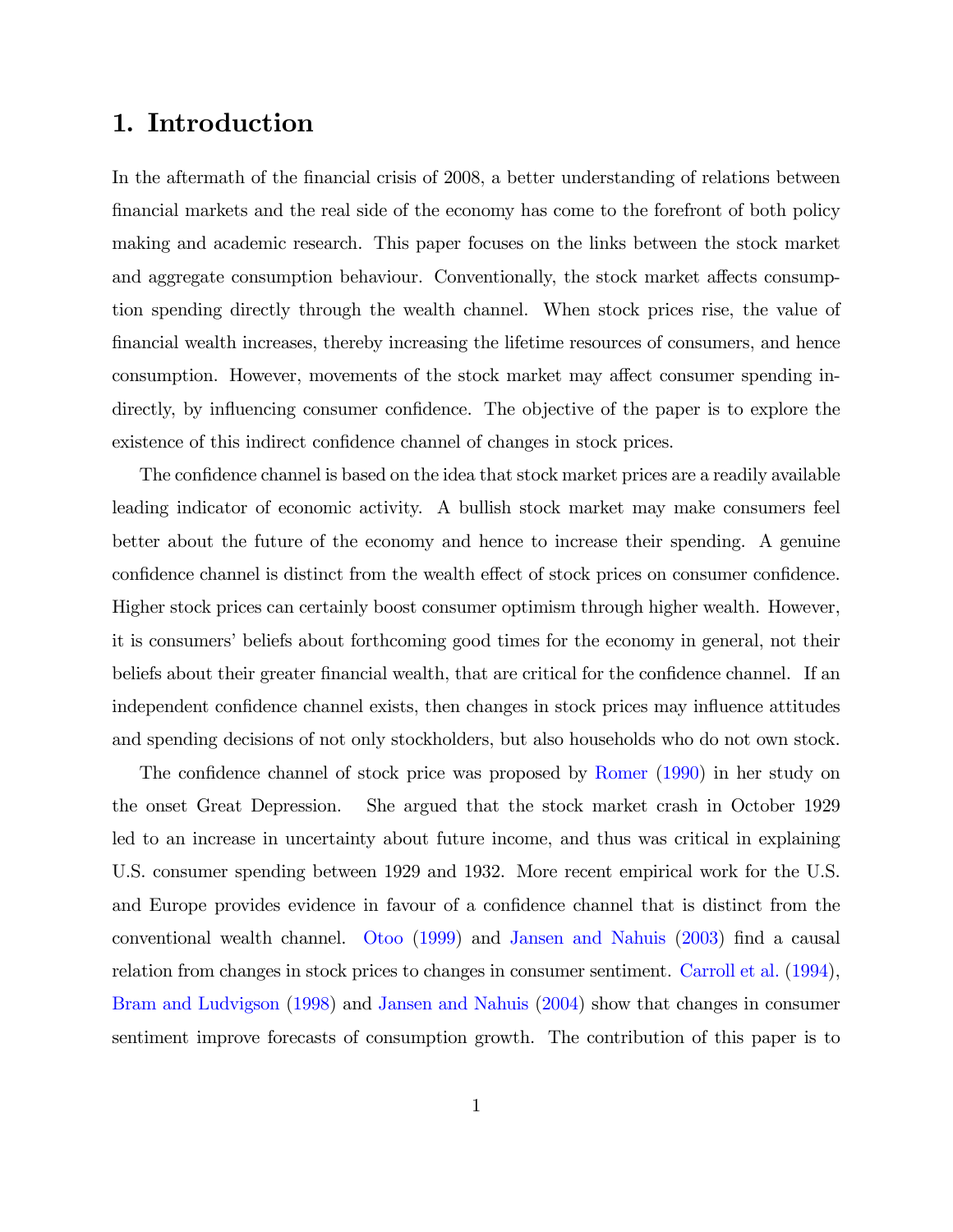examine the confidence channel of stock price changes in Canada.

Previous research for Canada supports the second part of the confidence channel, accord-ing to which consumer confidence affects consumption. [Kwan and Cotsomitis](#page-12-6) [\(2006\)](#page-12-6) find that consumer confidence is a reliable predictor of household spending. Côté and Johnson  $(1998)$  show that measures of consumer confidence matter in consumption equations. In contrast with the previous work, this paper focuses on the first part of the confidence channel that examines the relationship between stock prices and consumer confidence.

We document a positive contemporaneous correlation between changes in stock prices and changes in the aggregate index of consumer confidence at the national and regional levels. To interpret these correlations, we conduct a number of Granger causality tests, similar to the work of [Jansen and Nahuis](#page-12-2) [\(2003\)](#page-12-2) for Europe. To assess the importance of the wealth effects and consumer confidence channel, we disaggregate the confidence index into its subquestions.

Our results are supportive of the consumer confidence channel at the national level. We find that changes in stock prices have a significant impact on the expectations of future employment conditions. However, these changes are less useful in predicting expectations about the personal financial position. Turning to the regional analysis, the evidence from Quebec, Ontario, and the Prairies is consistent with the aggregate evidence. For the Atlantic provinces and British Columbia the results are somewhat mixed.

We investigate two hypotheses regarding asymmetric effects of changes of stock prices on changes in consumer confidence. First, we assess whether negative changes in the stock market make agents relatively more pessimistic than positive changes make them optimistic. Second, we evaluate whether larger negative changes have a larger effect on confidence changes relative to smaller changes. We find support for the first but not the second hypothesis. Moreover, such asymmetries manifest via both the wealth and the consumer confidence channels.

The rest of the paper is organized as follows. Section 2 describes the data. Section 3 explains the empirical methodology and reports the empirical results regarding the nature of the relationship between stock prices and consumer confidence. Section 4 concludes.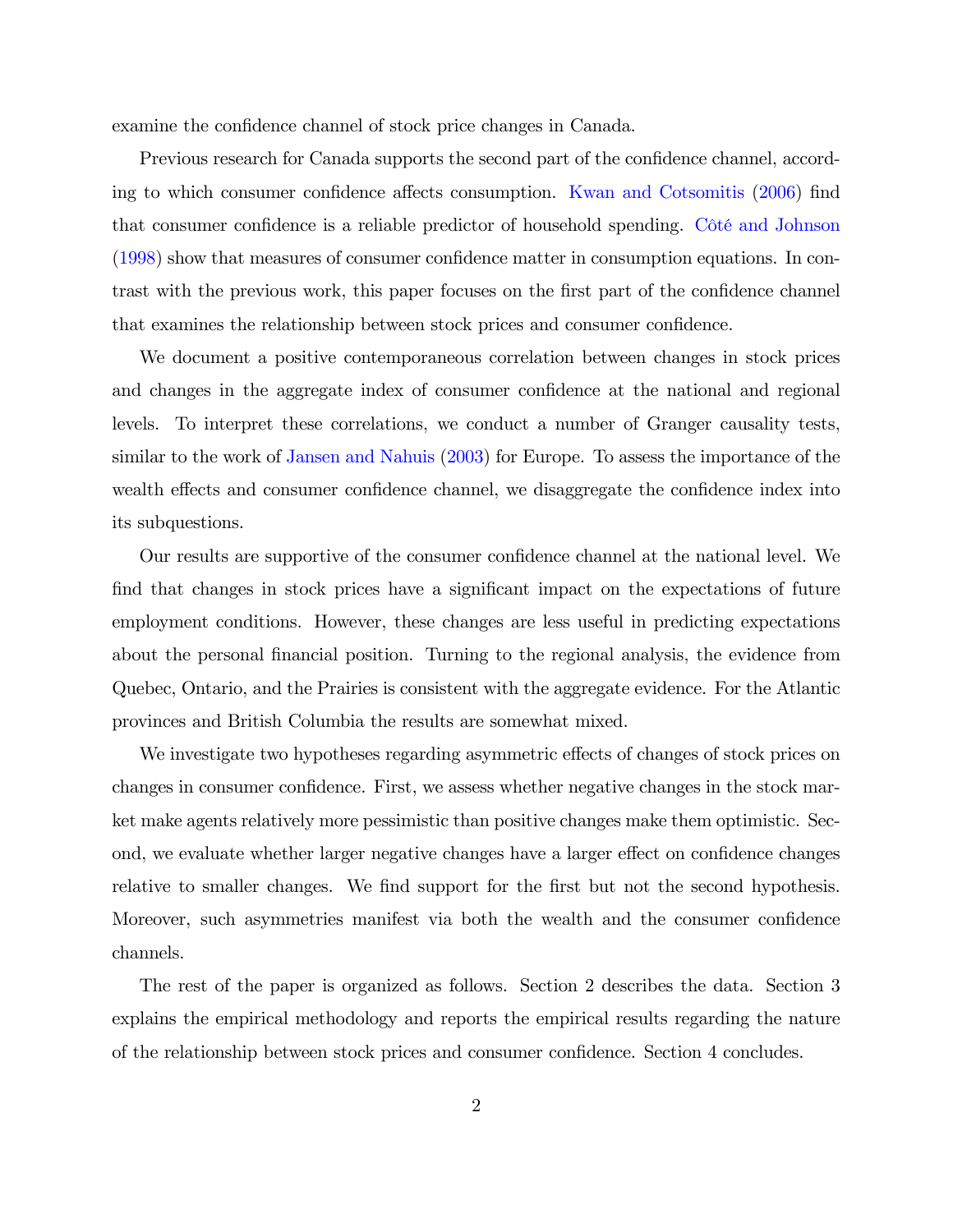## 2. Data

Measures of consumer confidence for Canada are published by the Conference Board of Canada. These measures are based on the survey of Canadian households. For quarterly data, the survey is conducted in the first two weeks of the third month of each quarter. The data is typically released one week after the survey is completed.

The overall index of consumer confidence (CI) combines responses to questions about current and expected personal Önancial position, employment prospects and current buying conditions. The responses to the four individual questions are converted into indices and aggregated into the overall index. The indices of consumer confidence are available at the national level as well as for five Canadian regions: the Atlantic Provinces, Quebec, Ontario, the Prairies and the British Columbia. Our data sample runs from 1961:Q1 to 2008:Q2. The Appendix provides more details about the data.

Two questions from the consumer confidence survey are particularly relevant for evaluating the nature of the relationship between the stock prices and consumer attitudes. These questions are listed as number two and three in the survey. In the rest of the paper, the responses to these two questions, aggregated into the indices following the methodology of the Conference Board of Canada, are referred to as the Q2-index and the Q3-index. The questions are as follows:

 $Q2$ : Again, considering everything, do you think that your family will be better off, the same or worse off financially six months from now?

Q3: How do you feel the job situation and overall employment will be in this community six months from now?

Question Q2 asks to assess the future personal financial position. The responses to this question can provide an insight on the strength of the wealth effect of stock prices on confidence. Question Q3 asks about general employment prospects. If an independent confidence channel exists, the responses to this question should be influenced by changes in the stock prices. Thus, the Q2 and Q3 indices are used in this paper to judge the importance of the wealth and confidence channels of the stock price changes on consumer confidence.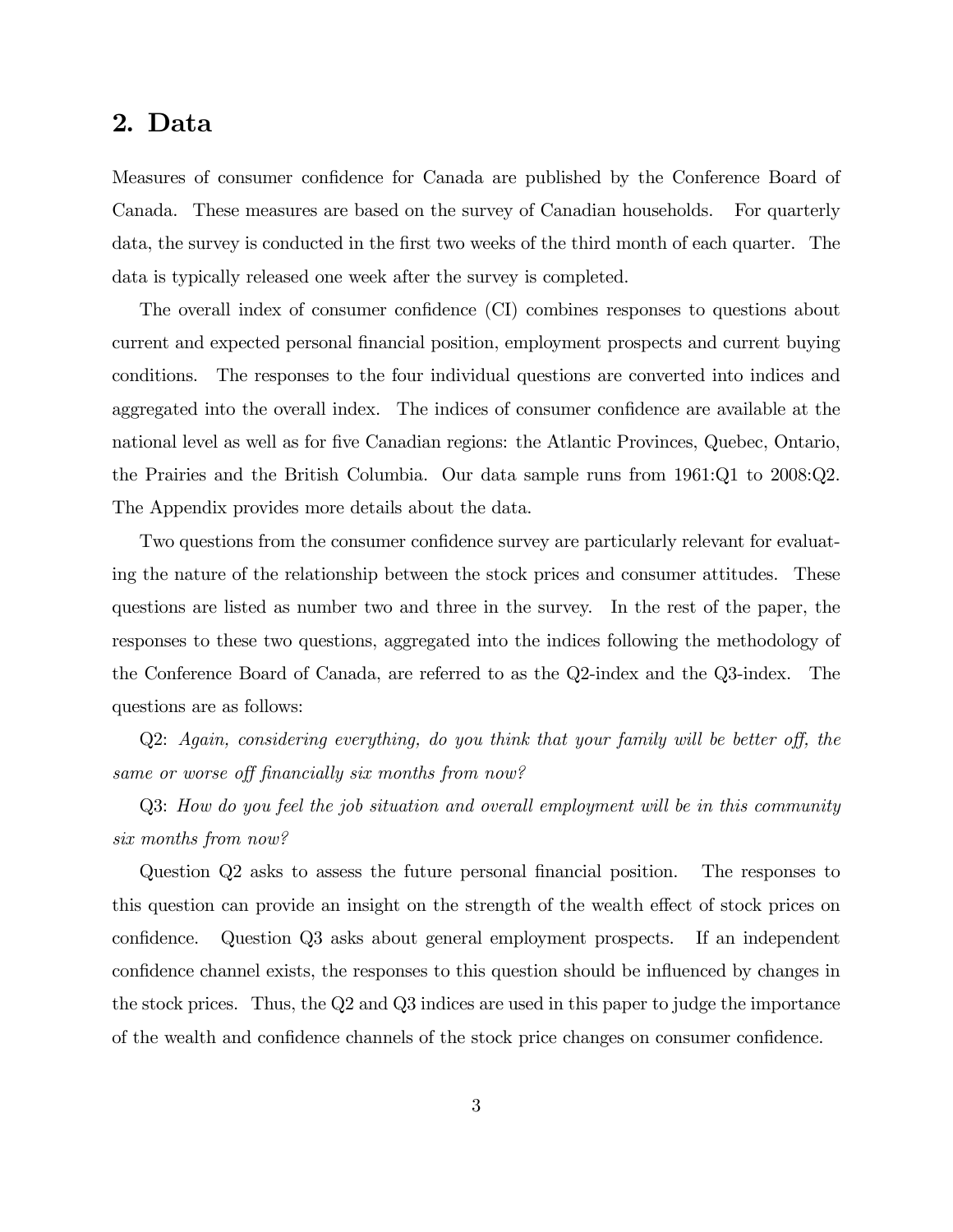The Standard&Poor's/Toronto stock exchange composite (TSX) index is the primary indicator for Canadian equity markets. The monthly series for the TSX index is from the CANSIM database of Statistics Canada (table 176-0047, label V122620). These monthly series are converted into quarterly by using the values in the last month of each quarter, consistent with the timing of the Conference Boardís Survey. This approach eliminates a possibility of spurious correlation and causality.

## 3. Econometric results

#### 3.1 Diagnostic tests

Tables [1](#page-14-0) and [2](#page-14-1) report the results of integration and cointegration tests. Based on the unit root test of Dickey and Fuller, the hull hypothesis of a unit root in the levels of the three mea-sures of consumer confidence at the national level and in the TSX index cannot be rejected.<sup>[1](#page-5-0)</sup> The Johansen's trace and eigenvalues statistics indicate the absence of cointegration. Based on the test results, we focus on the relation between the changes (the first differences) in the stock prices and the changes in the measures of consumer confidences.

The overall index of consumer confidence and the  $Q2$  and  $Q3$  indices for the national level are plotted on Figure 1. Table [3](#page-15-0) reports the correlation coefficients between changes in the overall index and the indices Q2 and Q3 at the national level. Both the Figure and the Table indicate an independent variation in the responses to the individual questions of the consumer confidence survey. In addition, Table [4](#page-15-1) reports correlation coefficients between the aggregate indices of consumer confidence for Canada and its regions.

### 3.2 Correlation analysis

The contemporaneous correlation between changes in the stock prices and in consumer confidence is reported in columns 2 and 3 of Table  $5$ . With one exception, the correlation coefficients are positive. In all the cases, the relation between the expectations of employment prospects (Q3-index) and stock prices is stronger than between the responses about

<span id="page-5-0"></span> $1$ The results for regional indices of consumer confidence are available upon request.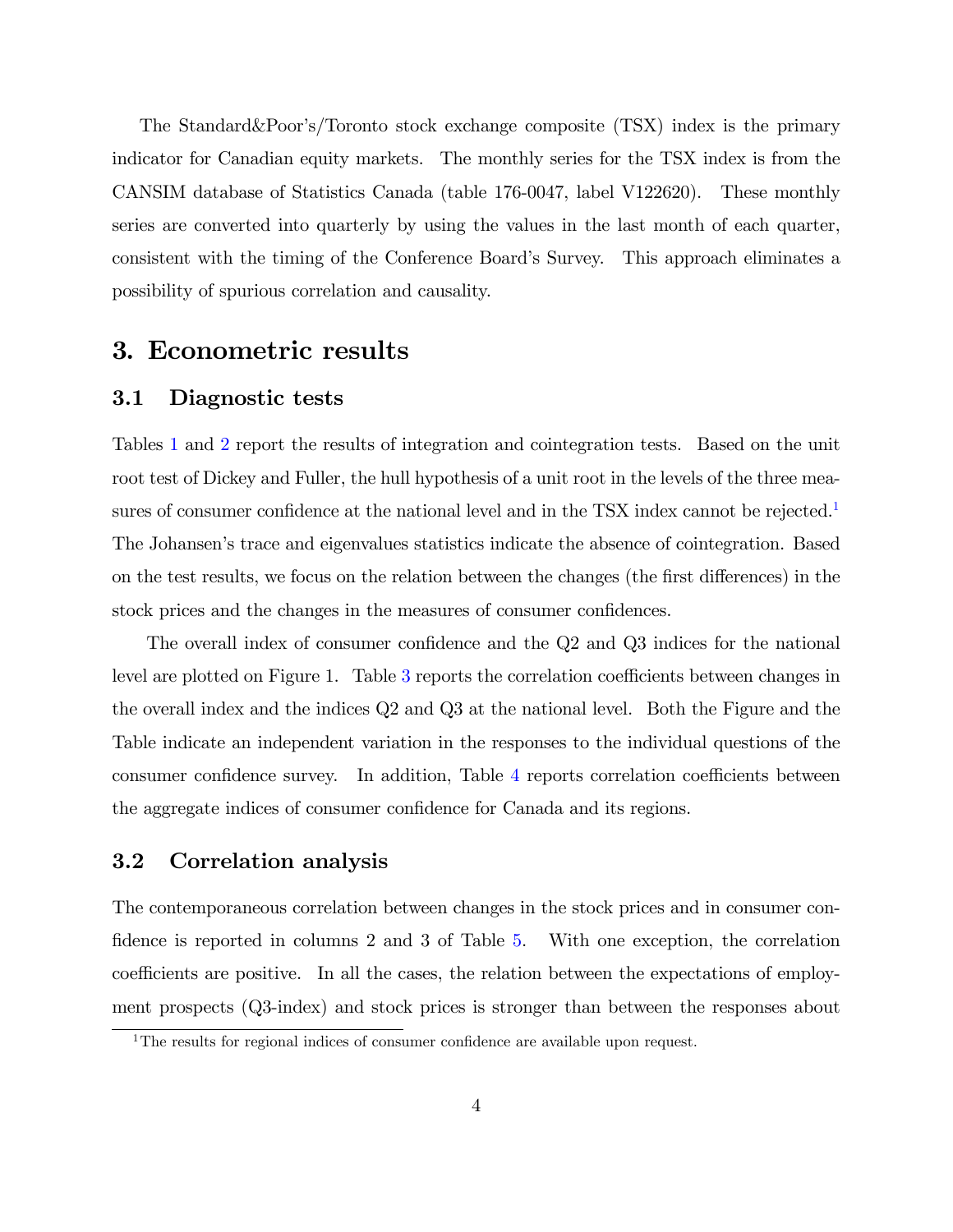future personal financial position  $(Q2$ -index) and stock prices.

Although small, the correlation statistics are in the range of the statistics reported by [Jansen and Nahuis](#page-12-2) [\(2003\)](#page-12-2) for Europe. The correlation coefficients are statistically significant at the 5% level for Canada and Ontario, at the 10% level for Quebec, and at the 15% for the Prairies and the British Columbia.<sup>[2](#page-6-0)</sup> In all cases, the hypothesis of no contemporaneous correlation between the stock prices and the expectations of future personal finances  $(Q2$ index) cannot be rejected.

### 3.3 Granger causality tests

To explore the nature of the relation between the stock prices and consumer confidence indices, we conducted Granger causality tests, based on the following specification:

<span id="page-6-1"></span>
$$
\Delta CC_t = \alpha_c + \sum_{i=1}^{L} \beta_c(i) \Delta CC_{t-i} + \sum_{i=1}^{L} \gamma_c(i) \Delta TSX_{t-i} + u_{c,t}, \qquad (1)
$$

$$
\Delta TSX_t = \alpha_{tsx} + \sum_{i=1}^{L} \gamma_{tsx}(i) \Delta CC_{t-i} + \sum_{i=1}^{L} \beta_{tsx}(i) \Delta TSX_{t-i} + u_{tsx,t}.
$$
 (2)

The variable CC denotes a measure of consumer confidence (either the overall index CI or one of the indices Q2 or Q3) at the national or regional levels. The value of L corresponds to the maximum lag and  $u_t$  is a error term, assumed to be normally distributed with mean zero.

A variable X is said to Granger cause Y if and only if lagged values of X have marginal predictive content in a forecasting equation for Y. Given the specification  $(1)$  and  $(2)$ . changes in stock prices Granger-cause changes in consumer confidence if the past changes in stock prices improve the forecasts of consumer confidence based on the past values of consumer confidence alone. Similarly, changes in consumer confidence Granger-cause changes in stock prices if they contain more information than is contained in the past values of the stock prices alone. The null hypothesis of no-Granger causality corresponds to a joint test that all coefficients  $\gamma_c(i)$  and  $\gamma_{tsx}(i)$  in [\(1\)](#page-6-1) and [\(2\)](#page-6-1) are equal to zero.

<span id="page-6-0"></span><sup>&</sup>lt;sup>2</sup>The t-statistic associated with the null of zero correlation is  $t=r\sqrt{\frac{N-2}{1-r^2}}$  where r is the correlation coefficient. The p-value is obtained as p-value= $2*(1-N(|t|))$ , where  $N(.)$  is the cumulative density of a standard normal distribution.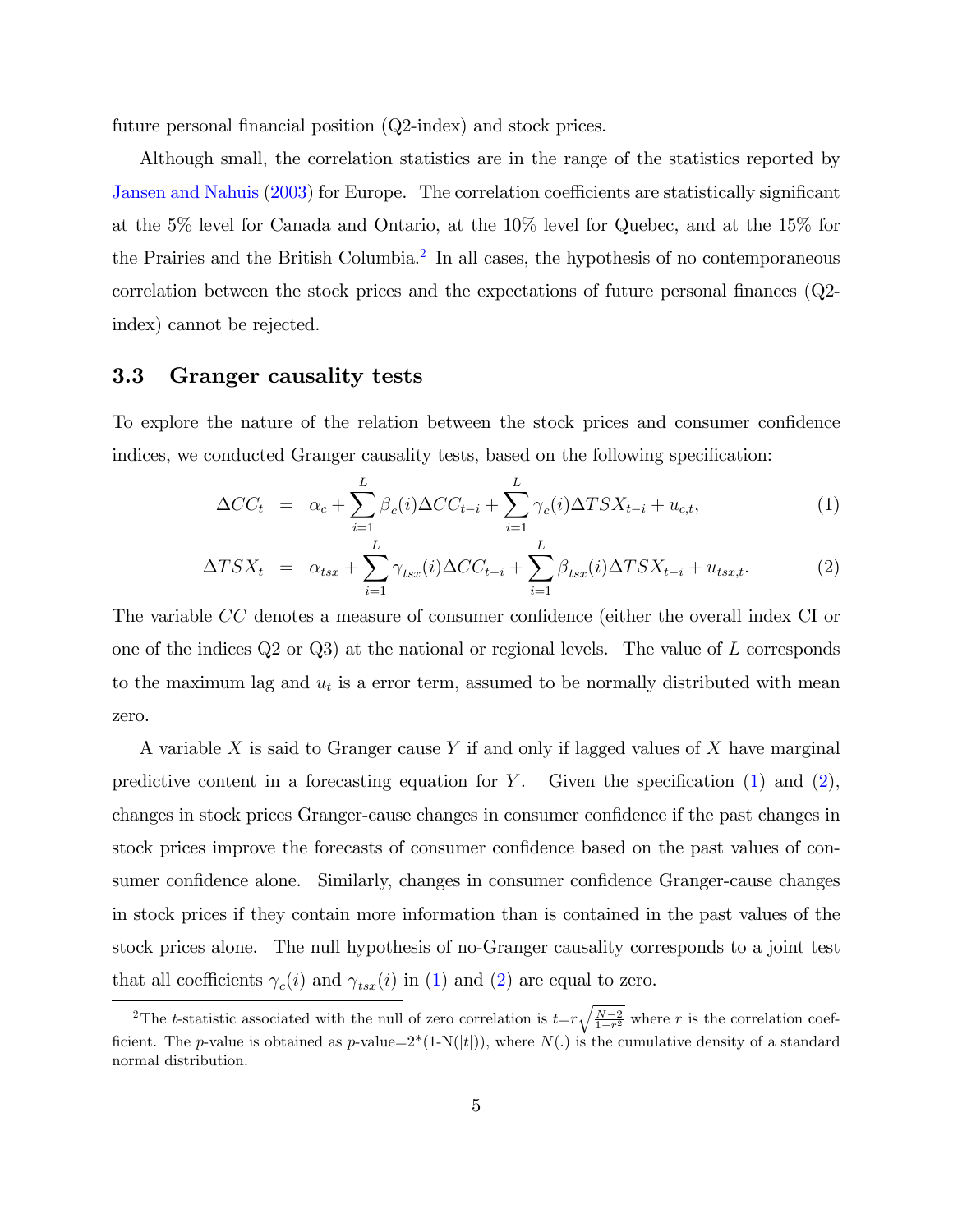Table [5](#page-16-0) reports the results of Granger causality tests. In the Table, 'Optimal lag' denotes the value of L in the system  $(1)-(2)$  $(1)-(2)$  $(1)-(2)$  for a given measure of consumer confidence. This value is determined by the Akaike information criterion. The direct Granger causality from the stock prices to consumer confidence corresponds to the column  $\Delta$ TSX $\rightarrow \Delta$ CC', while the reversed Granger causality from the index of consumer confidence to stock prices corresponds to the column  $\Delta CC \rightarrow \Delta T S X'$ . The null hypothesis of no-Granger causality can be rejected at the marginal significance level given by the  $p$ -value of the test statistics.

#### 3.3.1 National data

The test results for the Canadian aggregate index of consumer confidence point to a bidirectional Granger causality. Changes in stock prices are useful in forecasting consumer confidence. At the same time, measures of consumer confidence help to forecast future stock price changes. The reversed causality may be attributed to the publication effects. The consumer confidence survey is conducted in the first half of the last month of each quarter, and the confidence indices are published in the second half of that month. However, the TSX series are the averages of the values of the index over a month.

The direct causality can reflect both the wealth and the confidence channels of stock prices. Ideally, we would have liked to know how beliefs of non-stockholders are affected by stock prices changes relative to beliefs of stockholders. Unfortunately, this approach is not feasible with the available confidence indices. Nevertheless, the analysis of individual questions from the consumer confidence survey allows us to shed some light on the relevance of the wealth and confidence channels.

The data supports a one-way direct Granger causality from the stock prices to consumer confidence for both  $Q2$  and  $Q3$  indices. That is, stock prices are useful for forecasting the responses about employment prospects as well as perceptions of future personal finances. However, expectations of employment prospects are much stronger affected by the changes in the stock prices than expectations of future personal position. These results imply that stock prices affect consumer attitudes not only through the conventional wealth channel, but also through an independent confidence channel. These conclusions are similar to those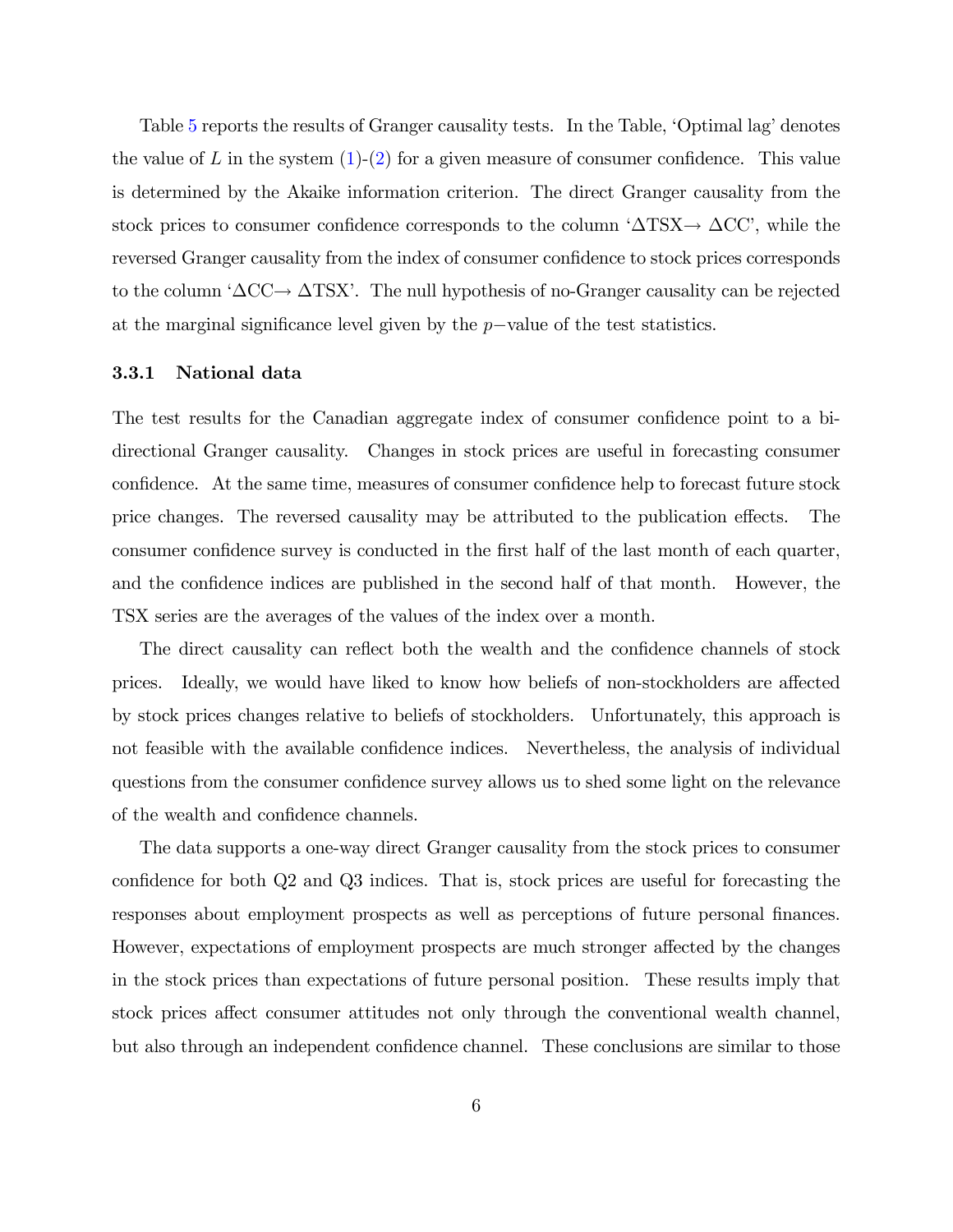made by [Otoo](#page-12-1) [\(1999\)](#page-12-1) for the U.S. and [Jansen and Nahuis](#page-12-2) [\(2003\)](#page-12-2) for Europe.

#### 3.3.2 Regional data

The results of Granger causality for the overall index of consumer confidence for Quebec, Ontario and the Prairies are similar to the results for Canada. However, there is less significance for Quebec. The overall index for BC is Granger caused by stock price changes.

The causality from changes in the stock prices to perceptions of personal finances can be rejected for all specifications that use optimal lags. However, there is some sensitivity in Granger causality tests to the number of lags for the expected future financial position. In addition to the results based on the optimal lags, Table [5](#page-16-0) also reports the p-values of the tests that correspond to lag one. This lag is the optimal lag for the Q2-index for Canada. The lag and the corresponding  $p$ -values are given in brackets. Based on one lag specification, the direct causality for the Q2-index cannot be rejected at the 5% level for Ontario, and at the 10% levels for the Atlantic provinces and Quebec.

Changes in the stock prices are helpful in forecasting expectations about employment prospects in the local community for consumers in Quebec, Ontario and the Prairies. The lack of the direct causality for the Atlantic provinces and the British Columbia may be linked to the structures of labour markets in these regions. Both regions have many seasonal jobs. Thus, employment situation in this area may be unrelated to the performance of the TSX index.

#### 3.4 Asymmetric effects

Previous research has shown that changes in the stock market wealth affect consumption asymmetrically in the U.S. [\(Apergis and Miller](#page-12-8)  $(2006)$ ). That is, agents' changes in consumption respond more strongly to negative stock market changes than to positive changes of the same magnitude. It is, however, unclear whether such changes manifest themselves via the asymmetries embedded in the wealth channel or in the confidence channel, or both. For example, if many agents in the economy are credit constrained then a negative change in the stock market may have a larger adverse effect on agents' wealth and hence on consumption,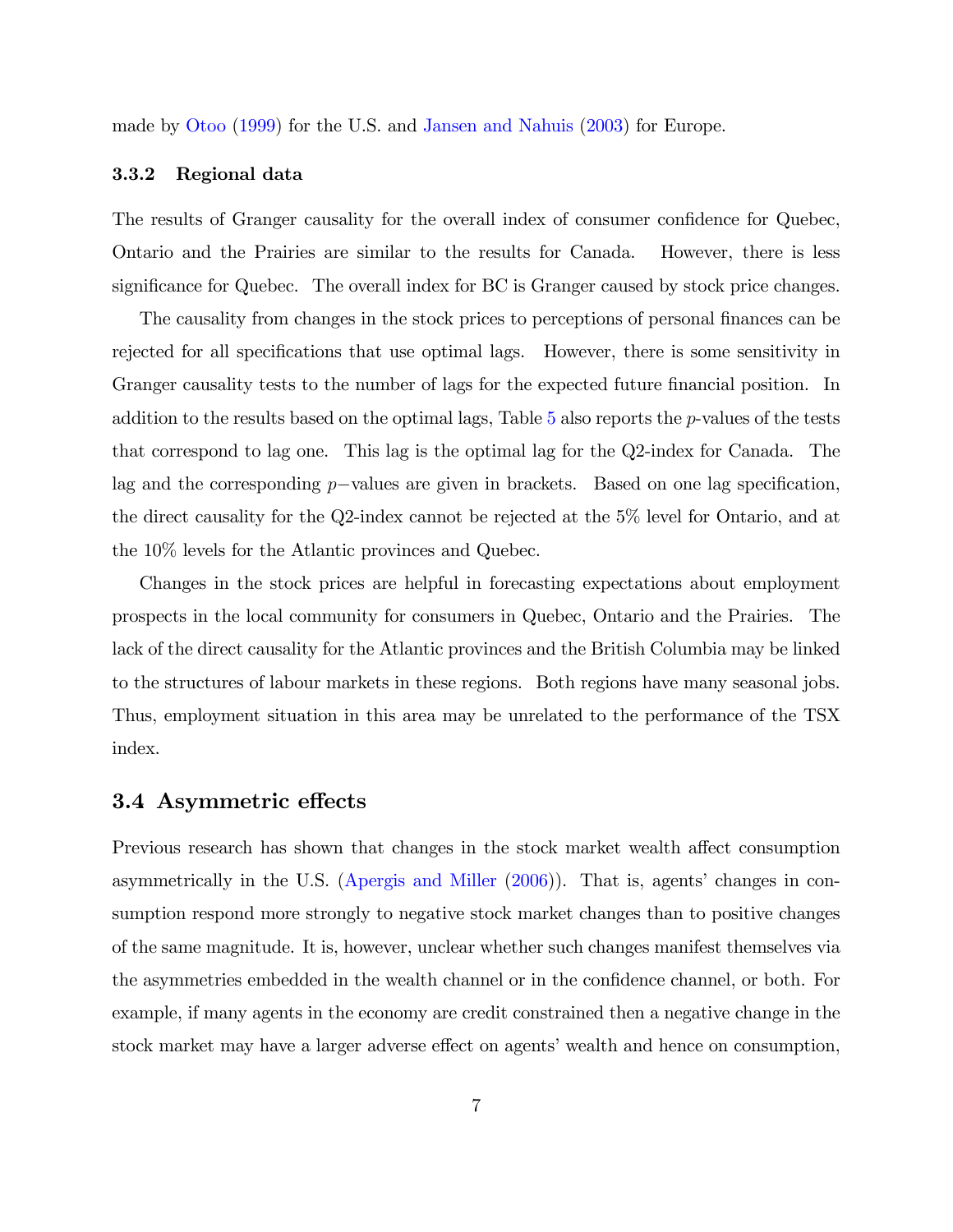relative to a positive change. On the other hand, a negative change in the stock market may make agents more pessimistic about future prospects relative to optimism generated by a positive change of the same magnitude. Thus, in principle, asymmetries can arise under both channels.

We consider two different specifications to evaluate the presence of asymmetric effects. The first specification is

<span id="page-9-0"></span>
$$
\Delta CC_t = \sum_{i=1}^k \alpha_{1i} \Delta CC_{t-i} + \sum_{i=1}^k \alpha_{2i} \Delta TSX_{t-i} + \gamma^+ D^+ + \gamma^- D^- + \epsilon_t,
$$
\n(3)

where  $CC$  denotes one of the measures of consumer confidence as before, k is the number of lags, and  $\epsilon_t$  is a mean-zero normally distributed error term. The coefficients  $\alpha_{1,i}$  and  $\alpha_{2,i}$  are associated with the lagged changes in the confidence index and the TSX, respectively.  $D^+$ is a dummy variable that takes on a value one if the change in the TSX is positive in period t, and zero otherwise. Similarly,  $D^-$  is a dummy variable that takes on a value one if the change in TSX is negative in period t, and zero otherwise. The coefficients  $\gamma^+$  and  $\gamma^-$  are associated with the two dummy variables, respectively. Under specification  $(3)$ , any presence of asymmetric effects will be captured in the intercept, implying shifts in consumer confidence changes, depending on the direction (positive or negative) of stock market changes.

Table [6](#page-17-0) presents the results for the six lags specification, which provided the best fit with the data based on the  $\bar{R}^2$ .<sup>[3](#page-9-1)</sup> For the national consumer confidence index, both coefficients  $\gamma^+$  and  $\gamma^-$  have the expected sign and are statistically significant at the 5% level. The negative estimated coefficient, however, is more than twice as large as the positive coefficient, indicating asymmetric shifts in confidence changes in response to stock market changes. Turning to the sub-indices, the estimated coefficients on the dummy variables have the expected signs. The estimated  $\gamma$ <sup>-</sup> is statistically significant at the 5% level. By contrast, the estimated  $\gamma^+$  is not statistically significant for either the wealth or the confidence channels. In fact, the null hypothesis of equality of these two coefficients is rejected. As for the national index, the absolute value of the negative estimated coefficient is more than twice as large as the positive coefficient.

<span id="page-9-1"></span> $3$ For parsimony we show the results for the coefficients for the dummy variables only.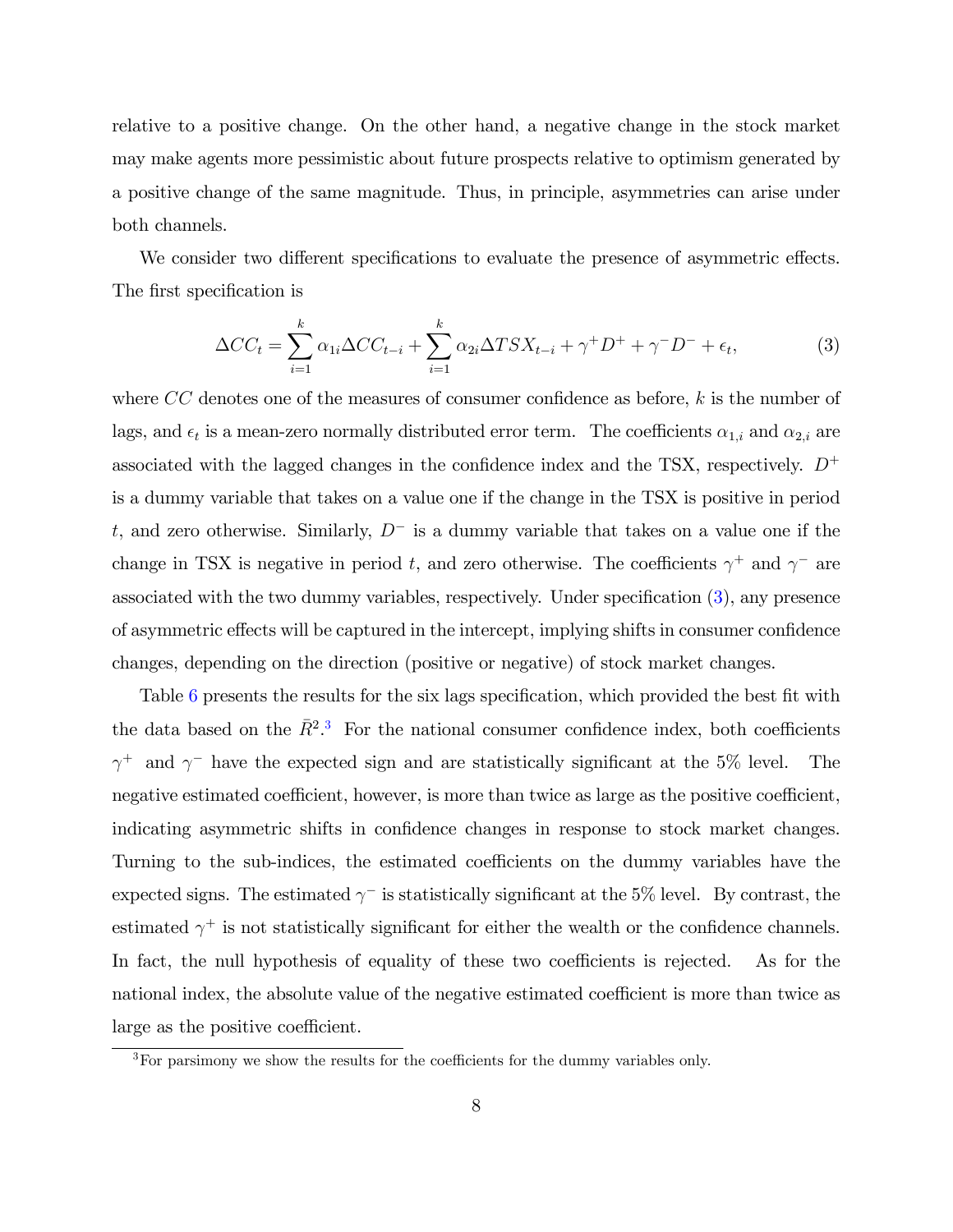Three implications follow from the findings in Table [6.](#page-17-0) First, conditional on past changes in the confidence index and stock market, negative stock market changes appear to induce relatively more pessimism than positive changes induce optimism. Second, negative stock market changes have a statistically significant negative effect on confidence change whereas positive stock market changes do not have a statistically significant effect. These asymmetric effects appear despite the fact that positive changes have been large and more frequent relative to negative changes, especially since the early 2000s. Figure 2 shows the squared changes in the stock market index to illustrate this point. One exception to this general tendency is the large negative change in the third quarter of 1998. Nevertheless, the findings regarding the asymmetry are robust to the exclusion of this particular observation.[4](#page-10-0) Third, the asymmetric effects on confidence changes manifest via  $both$  the wealth and the confidence channels.

Do larger negative changes in the TSX have a larger effect on consumer confidence relative to smaller negative changes, conditional on past changes in both the confidence and the stock indices? To answer this question we consider the second specification

<span id="page-10-1"></span>
$$
\Delta CC_t = \alpha_0 + \sum_{i=1}^k \alpha_{1i} \Delta CC_{t-i} + \sum_{i=1}^k \alpha_{2i} \Delta TSX_{t-i} + \sum_{i=1}^k \alpha_{3i} D^{-} * \Delta TSX_{t-i} + \gamma^{-} D^{-} + \varepsilon_t, \tag{4}
$$

where  $\varepsilon_t$  is mean-zero normally distributed error term. The main difference relative to [\(3\)](#page-9-0) is that specification [\(4\)](#page-10-1) includes an interaction or a slope dummy,  $D^{-} * \Delta T S X_{t-i}$ , in addition to the intercept dummy. This specification allows us to assess whether the size of the past negative changes in the stock market by itself matters for current changes in consumer confidence.

Table [7](#page-17-1) provides the results of three null hypotheses that test for the asymmetry: (i) no asymmetric effects through a slope or an intercept  $(\sum_{i=1}^{k} \alpha_{3i} = 0, \gamma^{-} = 0)$ ; (ii) no asymmetric slope effects  $(\sum_{i=1}^{k} \alpha_{3i} = 0)$  and (iii) no asymmetric intercept effects  $(\gamma^{-} = 0)$ . For each hypothesis, the Table reports the test statistics and the exact significance level. Overall, the findings from specification  $(4)$  are consistent with those from specification  $(3)$ .

<span id="page-10-0"></span><sup>&</sup>lt;sup>4</sup>The test results for asymmetry that excludes 1998:III are available upon request.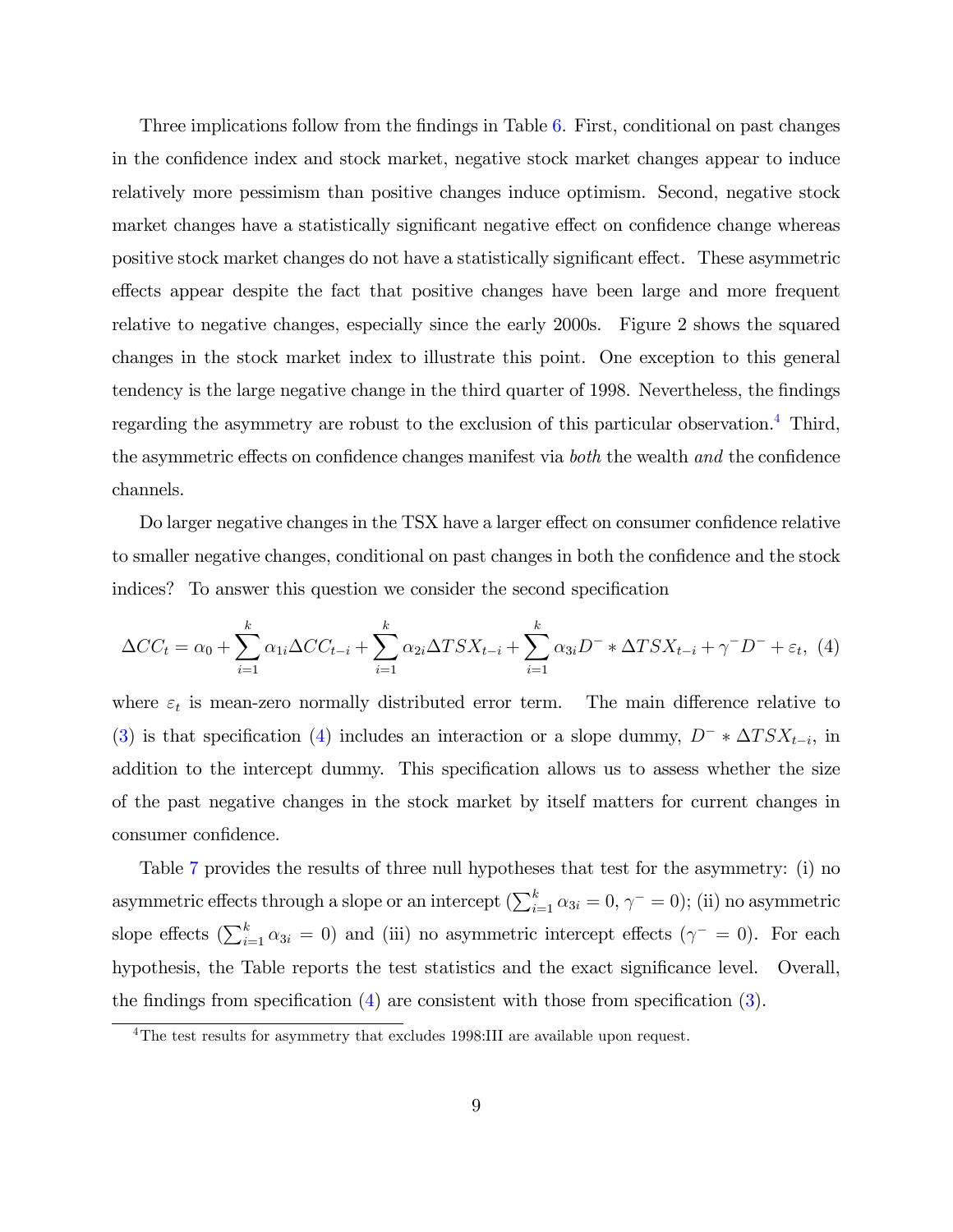First, the null hypothesis of no asymmetric effects can be rejected for the overall confidence index and the two sub-indices (columns 2 and 3). Second, the null hypothesis of no asymmetric slope effects cannot be rejected for all three measures of consumer confidence (columns 4 and 5). Third, the null of no asymmetric intercept effects can be rejected for all three confidence indices (columns  $6$  and  $7$ ). These results imply that while larger negative changes do not have a larger asymmetric effect on changes in the confidence index, negative changes in the stock index do imply asymmetric level shifts in confidence changes. Moreover, these effects work through both the wealth and the consumer confidence channels. Finally, the fit of the regressions in terms of  $\bar{R}^2$  between specifications [\(3\)](#page-9-0) and [\(4\)](#page-10-1) are similar, with the confidence channel specification based on the Q3-index receiving a relatively better fit.<sup>[5](#page-11-0)</sup>

# 4. Conclusion

Stock market movements can influence agents' consumption directly through changes in wealth (the wealth channel) or indirectly by influencing consumer confidence (the consumer confidence channel). The idea behind the latter channel is that stock market movements may influence consumer confidence which in turn affects consumption. Building upon the previous research that documents the importance of consumer conÖdence in explaining consumption, this paper examines a link between the stock market movements and consumer confidence in Canada.

We find that changes in the stock index and the consumer confidence are positively correlated, and that stock market changes Granger-cause consumer confidence indices related to both the wealth and the confidence channels. Moreover, we find evidence of asymmetric effects in that negative changes in the stock market have a statistically significant effect on confidence indices while positive changes do not. Our findings imply that the confidence channel may amplify the effects of stock market changes on aggregate consumption in Canada, especially during periods of negative changes observed since the global Önancial crisis of 2007-08.

<span id="page-11-0"></span> $5$ The standard errors in the estimation of [\(3\)](#page-9-0) and [\(4\)](#page-10-1) are Heteroscedasticity and Autocorrelation Consistent (HAC).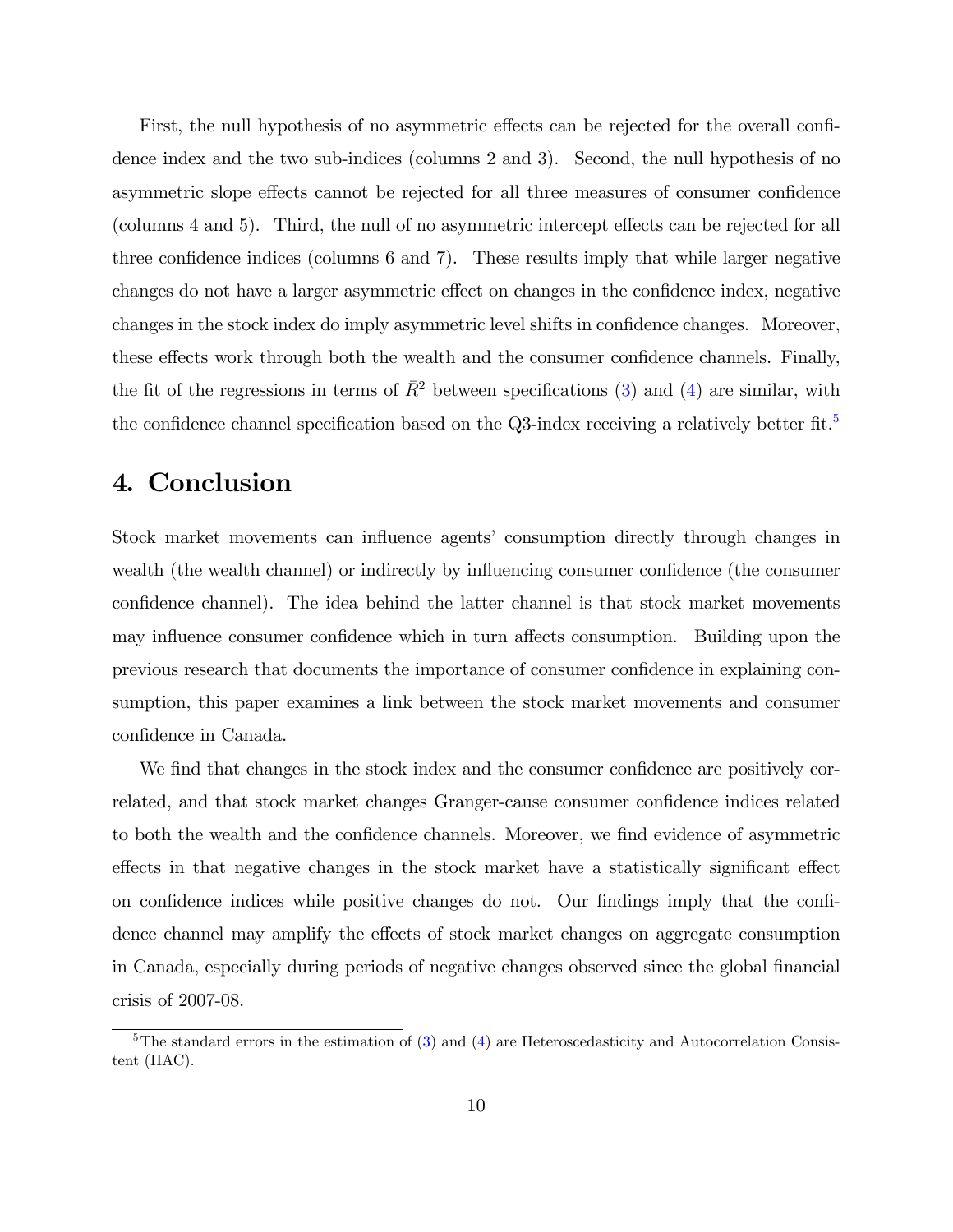## References

- <span id="page-12-8"></span>Apergis, N. and Miller, S. M.: 2006, Consumption asymmetry and the stock market: Empirical evidence, *Economics Letters*  $93(3)$ ,  $337 - 342$ .
- <span id="page-12-4"></span>Bram, J. and Ludvigson, S.: 1998, Does consumer confidence forecast household expenditure? A sentiment index horse race, Economic Policy Review, Federal Reserve Bank of New York  $4(2)$ , 59–78.
- <span id="page-12-3"></span>Carroll, C., Fuhrer, J. and Wilcox, D.: 1994, Does consumer sentiment forecast household spending? If so, why?, American Economic Review  $84$ , 1397–1408.
- <span id="page-12-7"></span>Côté, D. and Johnson, M.: 1998, Consumer attitudes, uncertainty, and consumer spending, Working Paper 98-16, Bank of Canada. URL: http://ideas.repec.org/p/bca/bocawp/98-16.html
- <span id="page-12-2"></span>Jansen, W. J. and Nahuis, N. J.: 2003, The stock market and consumer confidence: European evidence, *Economics Letters* **79**, 89–98.
- <span id="page-12-5"></span>Jansen, W. J. and Nahuis, N. J.: 2004, Which survey indicators are useful for monitoring consumption? Evidence from European countries, *Journal of Forecasting*  $23(2)$ , 89–98.
- <span id="page-12-6"></span>Kwan, A. C. and Cotsomitis, J. A.: 2006, The usefulness of consumer confidence in forecasting household spending in Canada: a national and regional analysis, Economic Inquiry 44, 185–197.
- <span id="page-12-1"></span>Otoo, M. W.: 1999, Consumer sentiment and the stock market, Finance and Economics Discussion Paper 1999-60, Federal Reserve Board, Washington D.C. URL: http://www.federalreserve.gov/pubs/feds/1999/199960/199960abs.html
- <span id="page-12-0"></span>Romer, C.: 1990, The Great Crash and the onset of the Great Depression, Quarterly Journal of Economics  $105(3)$ , 597–624.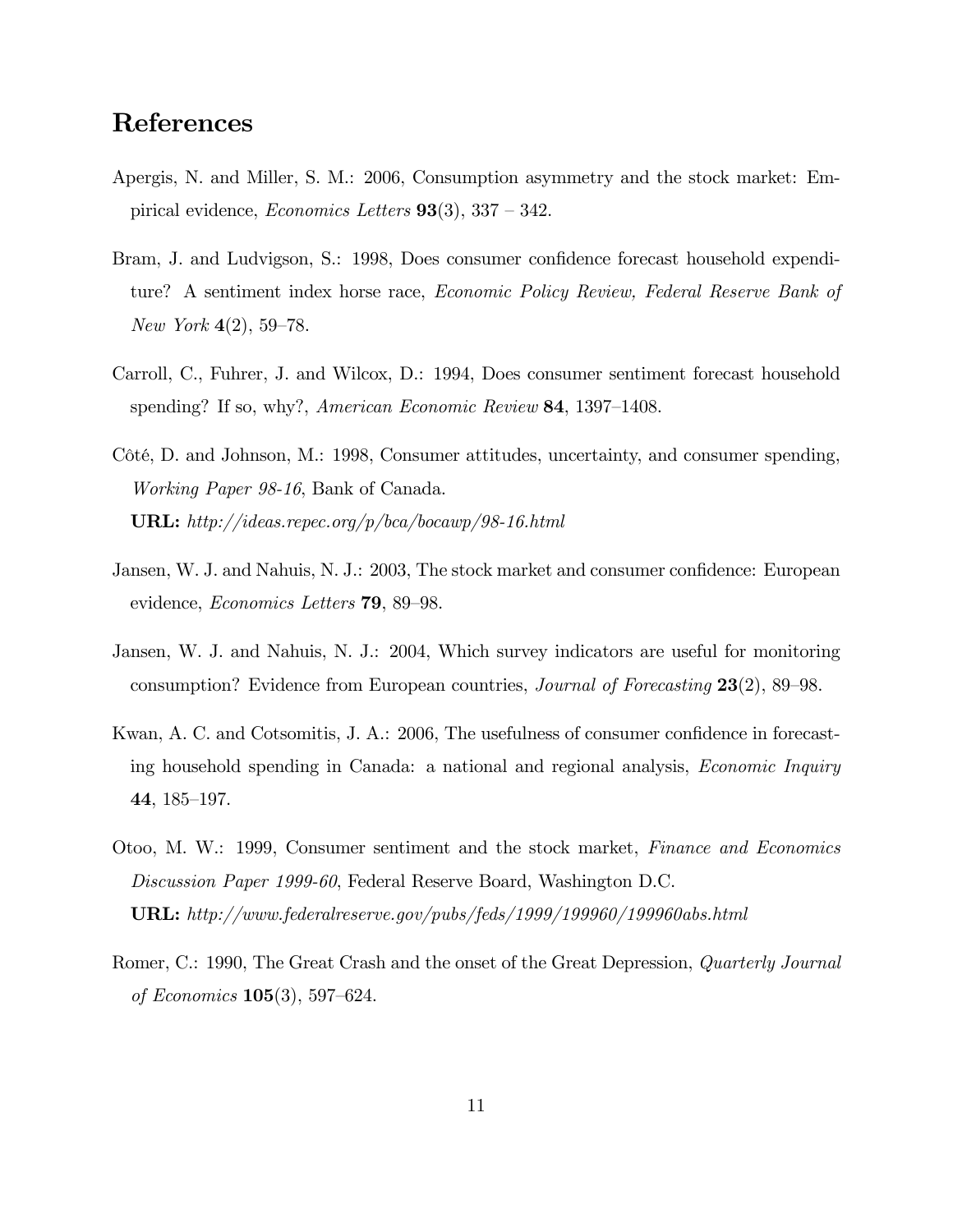# A. Appendix

### A.1 Construction of consumer confidence indices

The survey asks four attitudinal questions:<sup>[6](#page-13-0)</sup>

Q1 (Personal Önancial position realization): Considering everything, would you say that your family is better or worse off financially than six months ago?

Q2 (Personal Önancial position expectation): Again, considering everything, do you think that your family will be better off, the same or worse off financially six months from now?

Q3 (Community employment prospects): How do you feel the job situation and overall employment will be in this community six months from now?

Q4 (Current buying conditions): Do you think that right now is a good or bad time for the average person to make a major outlay for items such as a home, car or other major item?

An index of consumer confidence for each question is constructed by taking a ratio of the percentage of positive responses relative to the sum of positive and negative responses. The Conference Board of Canada defines positive (negative) responses as beliefs that a consumer's Önancial situation improved (worsened) over the past six months or will improve (worsen) over the next six months, that more (less) jobs will be available over the near term, or that now is a good (bad) time to make a major purchase. The aggregate index is computed as the average of the four subindices, normalized to 100 in 2002. The indices of consumer confidence are available at the national level as well as for five Canadian regions (the Atlantic Provinces, Quebec, Ontario, the Prairies, and the British Columbia). Our analysis is based on both the aggregate index and the subindices of consumer confidence. For comparability of the results across the questions, we normalize the subindices to 100 in 2002.

<span id="page-13-0"></span> $^6$ http://www2.conferenceboard.ca/weblinx/ica/Default.htm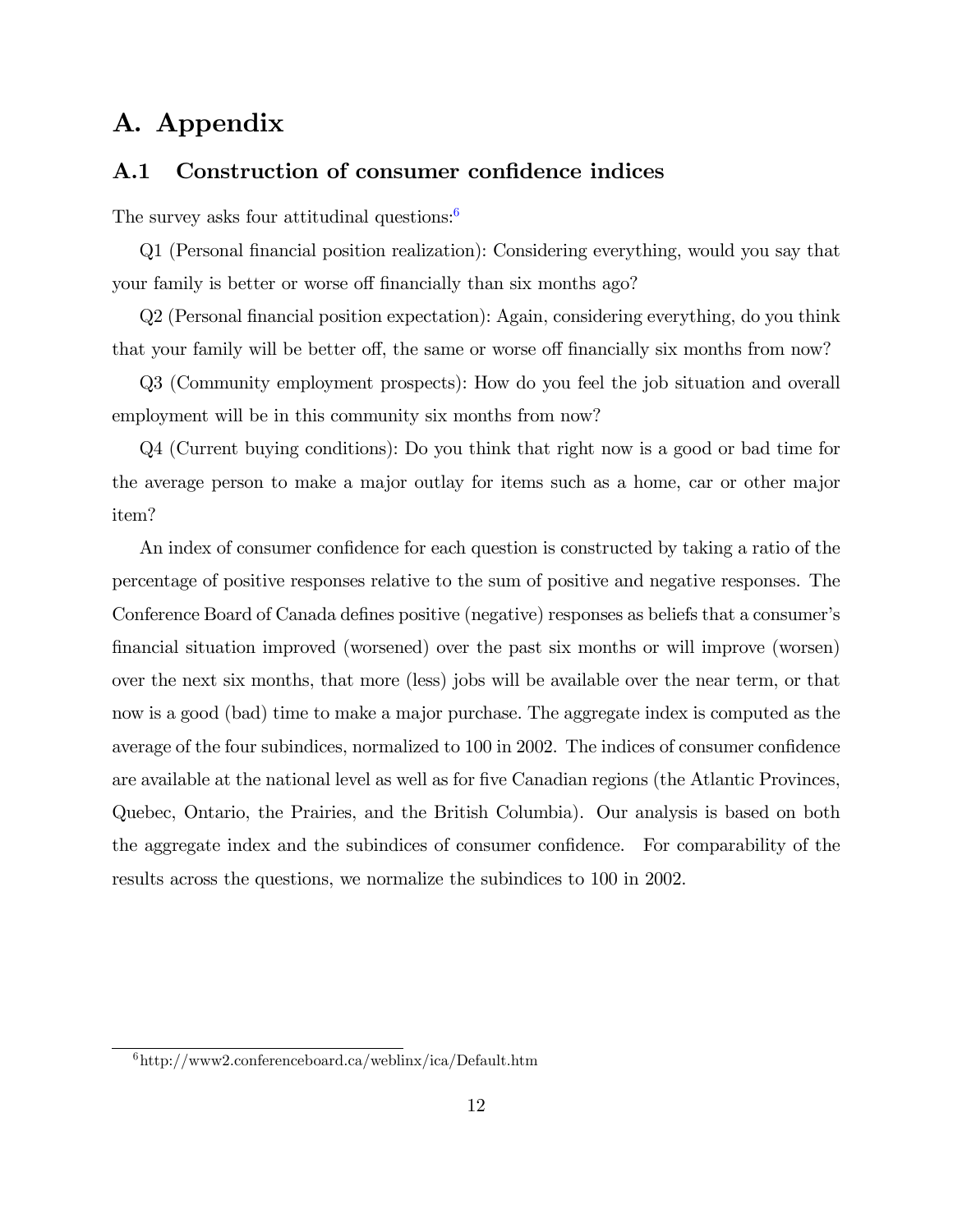|                   | Lags |         |           | With intercept With intercept Without intercept |
|-------------------|------|---------|-----------|-------------------------------------------------|
|                   |      |         | and trend | or trend                                        |
| C <sub>I</sub>    | 6    | $-2.62$ | $-2.89$   | $-0.61$                                         |
| Q2                |      | $-2.47$ | $-3.16$   | $-0.71$                                         |
| Q3                |      | $-2.29$ | $-3.38$   | $-0.71$                                         |
| <b>TSX</b>        |      | 2.26    | 0.25      | 3.15                                            |
| 5% Critical value |      | $-2.87$ | $-3.43$   | -1.94                                           |

<span id="page-14-0"></span>Table 1: Diagnostics: Augmented Dickey-Fuller unit root tests

Notes: The lag length was established using the Akaike information criteria. CI stands for the Conference Board of Canada index of consumer confidence. Q2 and Q3 are the indices based on the responses to questions two and three of the consumer confidence survey. The sample is 1961:I-2008:II.

<span id="page-14-1"></span>

| Null Hypothesis   |                | $J_{\text{trace}}$ | $J_{\rm max}$ |
|-------------------|----------------|--------------------|---------------|
| $r=0$             | CT.            | 12.65              | -9.09         |
|                   | O <sub>2</sub> | 11.43              | 8.18          |
|                   | Q3             | 12.80              | 9.70          |
| 5% Critical Value |                | 15.41 15.90        |               |

Table 2: Diagnostics: Johansen cointegration tests

*Notes:* The tests are conducted with four lags and a constant. The variable  $r$  denotes the number of cointegrating vectors,  $J_{\text{trace}}$  is the trace statistics, and  $J_{\text{max}}$  is the maximum eigenvalue statistics. CIstands for the Conference Board of Canada index of consumer confidence. Q2 and Q3 are the indices based on the responses to questions two and three of the consumer confidence survey. The sample is 1961:I-2008:II.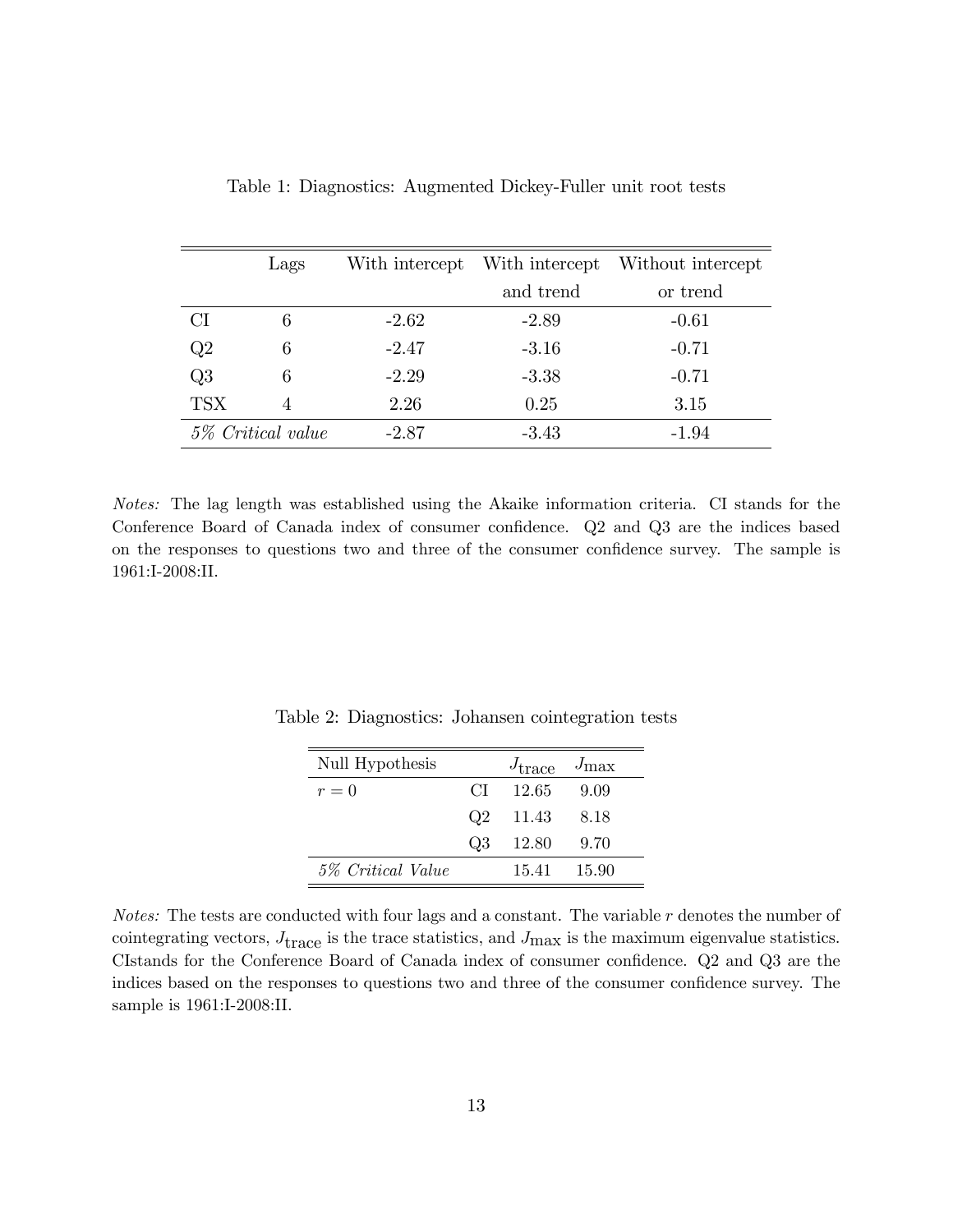<span id="page-15-0"></span>Table 3: Correlation between changes in the Canadian consumer confidence indices

|      | $Corr(\Delta CI, \Delta Q2)$ $Corr(\Delta CI, \Delta Q3)$ $Corr(\Delta Q2, \Delta Q3)$ |      |
|------|----------------------------------------------------------------------------------------|------|
| 0.76 | 0.74                                                                                   | 0.33 |

Notes: The symbol  $\Delta$  denotes the first difference. CI stands for the Conference Board of Canada index of consumer confidence. Q2 and Q3 are the indices based on the responses to questions two and three of the consumer confidence survey. All correlations are significant at the  $5\%$  level. The sample is 1961:I-2008:II.

<span id="page-15-1"></span>Table 4: Correlation between the changes in the overall Canadian and regional indices of consumer confidence

|          | Atlantic |      | Quebec Ontario Prairies |      | ВC   |
|----------|----------|------|-------------------------|------|------|
| Canada   | 0.68     | 0.80 | 0.90                    | 0.75 | 0.69 |
| Atlantic |          | 0.53 | 0.52                    | 0.50 | 0.44 |
| Quebec   |          | 1    | 0.65                    | 0.51 | 0.47 |
| Ontario  |          |      | 1                       | 0.59 | 0.55 |
| Praries  |          |      |                         |      | 0.52 |

Notes: All correlations are significant at the  $5\%$  level.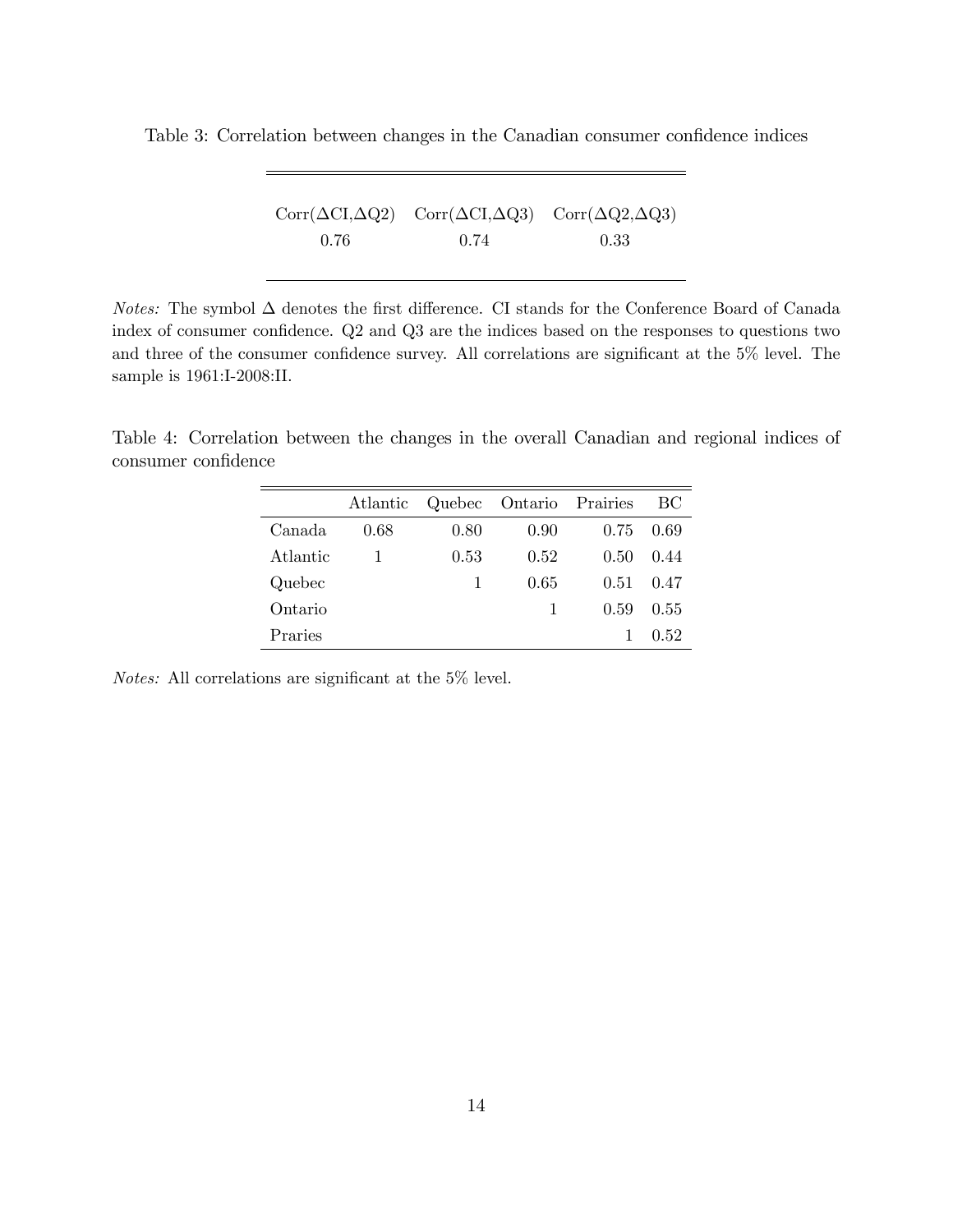|                        | Correlation |         | Optimal           |                                             | Granger causality: p-values                      |
|------------------------|-------------|---------|-------------------|---------------------------------------------|--------------------------------------------------|
|                        | Estimate    | p-value | lag               | $\Delta{\rm TSX}\rightarrow \Delta{\rm CC}$ | $\Delta \text{CC} \rightarrow \Delta \text{TSX}$ |
| Canada                 |             |         |                   |                                             |                                                  |
| CI: Overall index      | 0.16        | 0.03    | $\overline{4}$    | 0.03                                        | 0.03                                             |
| Q2: Wealth channel     | 0.05        | 0.48    | 1                 | 0.07                                        | 0.81                                             |
| Q3: Confidence channel | 0.15        | 0.04    | $\bf 5$           | 0.00                                        | 0.44                                             |
| Atlantic provinces     |             |         |                   |                                             |                                                  |
| CI: Overall index      | 0.09        | 0.87    | 3                 | 0.44                                        | 0.00                                             |
| Q2: Wealth channel     | 0.04        | 0.56    | $\overline{2}$    | 0.28                                        | 0.00                                             |
|                        |             |         | $\lceil 1 \rceil$ | [0.08]                                      | [0.20]                                           |
| Q3: Confidence channel | 0.08        | 0.26    | $\mathbf{1}$      | 1.00                                        | 0.46                                             |
| Quebec                 |             |         |                   |                                             |                                                  |
| CI: Overall index      | 0.13        | 0.08    | 4                 | 0.14                                        | 0.09                                             |
| Q2: Wealth channel     | 0.04        | 0.90    | 3                 | 0.34                                        | 0.19                                             |
|                        |             |         | $\lceil 1 \rceil$ | [0.06]                                      | [0.86]                                           |
| Q3: Confidence channel | 0.12        | 0.09    | $\overline{4}$    | 0.03                                        | 0.47                                             |
| Ontario                |             |         |                   |                                             |                                                  |
| CI: Overall index      | 0.17        | 0.02    | 4                 | 0.02                                        | 0.02                                             |
| Q2: Wealth channel     | 0.09        | 0.20    | 4                 | 0.33                                        | 0.01                                             |
|                        |             |         | $\lceil 1 \rceil$ | [0.05]                                      | [0.79]                                           |
| Q3: Confidence channel | 0.16        | 0.03    | $\,7$             | 0.04                                        | 0.42                                             |
| Prairies               |             |         |                   |                                             |                                                  |
| CI: Overall index      | 0.11        | 0.13    | $\overline{4}$    | 0.04                                        | 0.09                                             |
| Q2: Wealth channel     | 0.05        | 0.51    | 7                 | 0.94                                        | 0.27                                             |
|                        |             |         | $[1]$             | [0.37]                                      | [0.31]                                           |
| Q3: Confidence channel | 0.07        | 0.34    | $\,6$             | $0.02\,$                                    | 0.46                                             |
| British Columbia       |             |         |                   |                                             |                                                  |
| CI: Overall index      | 0.11        | 0.13    | $\overline{4}$    | 0.08                                        | 0.69                                             |
| Q2: Wealth channel     | $-0.02$     | 0.83    | 1                 | 0.85                                        | 0.38                                             |
| Q3: Confidence channel | 0.11        | 0.13    | $\mathbf{1}$      | 0.45                                        | 0.77                                             |

<span id="page-16-0"></span>Table 5: Relation between changes in stock prices and consumer confidence

Notes:  $\Delta X$  denotes the first difference of the variable X. CI stands for the Conference Board of Canada index of consumer confidence. Q2 and Q3 are the indices based on the responses to questions two and three of the consumer confidence survey. Optimal lag is computed based on the Akaike information criterion. The values in brackets correspond to the system with one lag. The sample is 1961:I-2008:II.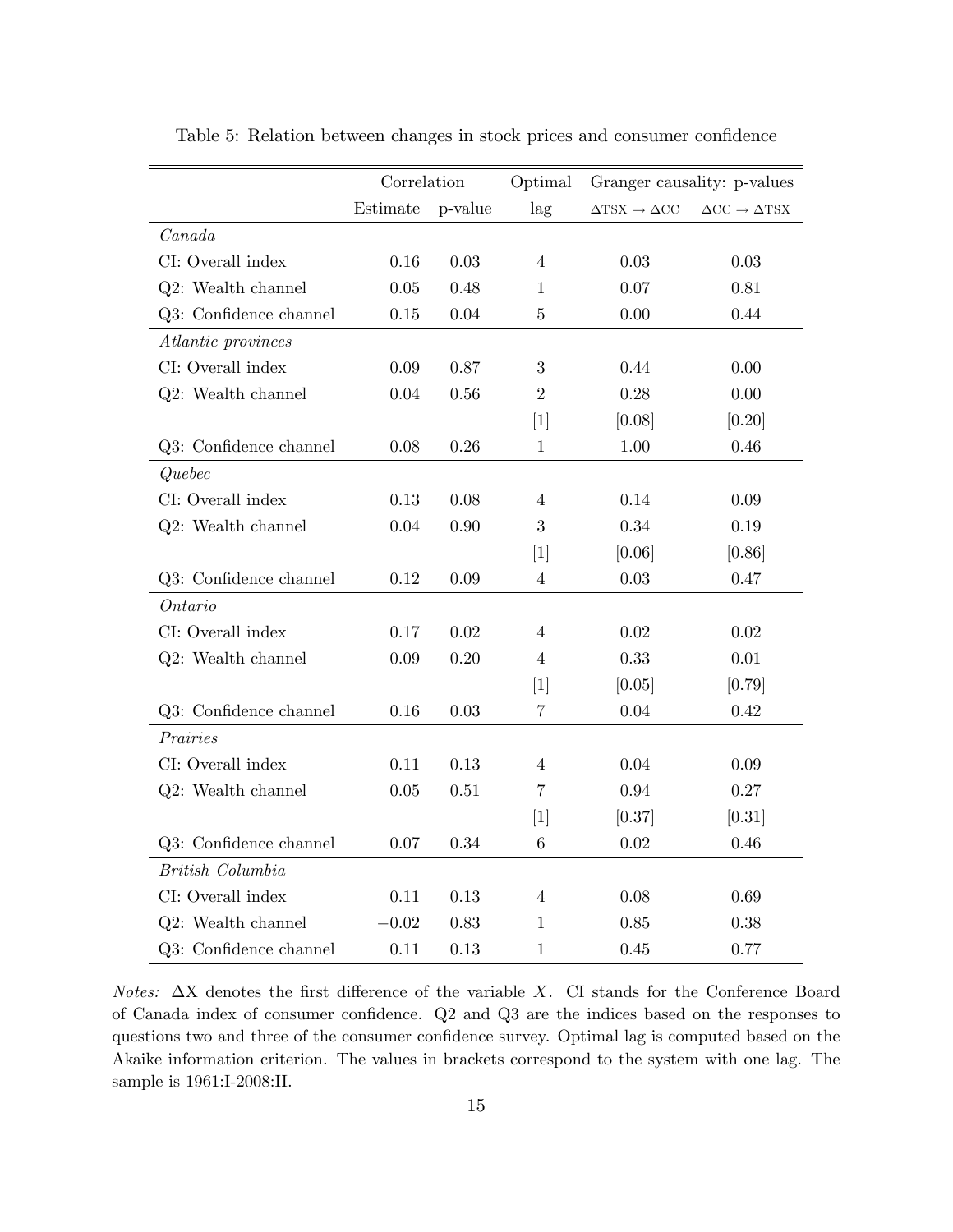<span id="page-17-0"></span>Table 6: Asymmetric effects on the confidence indices: Specification  $(3)$ 

|                    |        | $\gamma^+$ p-value $\gamma^-$ p-value $k \overline{R}^2$ |              |      |  | $H_0: \gamma^+ = \gamma^-$ Sig. Level |      |
|--------------------|--------|----------------------------------------------------------|--------------|------|--|---------------------------------------|------|
| $\Delta \text{CI}$ | 1.68   | 0.02                                                     | $-3.65$      | 0.00 |  | 6 0.25 $\chi^2(1) = 23.66$ 0.00       |      |
|                    | (0.73) |                                                          | (0.83)       |      |  |                                       |      |
| $\Delta Q2$        | 0.93   | 0.20                                                     | $-2.45$ 0.05 |      |  | 6 0.14 $\chi^2(1) = 5.67$ 0.02        |      |
|                    | (0.73) |                                                          | (1.15)       |      |  |                                       |      |
| $\Delta Q3$        | 2.56   | 0.13                                                     | $-5.62$      | 0.00 |  | 6 0.63 $\chi^2(1) = 11.33$            | 0.00 |
|                    | (1.68) |                                                          | (1.82)       |      |  |                                       |      |

Notes: Heteroscedasticity and Autocorrelation Consistent (HAC) standard errors are in parenthesis. Sig. Level denotes the exact significance level of the test statistics.

|                    | $H_0: \sum_{i=1}^k \alpha_{3i} = 0, \ \gamma^{-} = 0$ |            |      | $H_0: \sum_{i=1}^k \alpha_{3i} = 0$           | $H_0: \gamma^- = 0$ | $\bar{R}^2$ |      |
|--------------------|-------------------------------------------------------|------------|------|-----------------------------------------------|---------------------|-------------|------|
|                    | F(2, 163)                                             | Sig. Level |      | $\chi^2(1)$ Sig. Level $\chi^2(1)$ Sig. Level |                     |             |      |
| $\Delta \text{CI}$ | 13.47                                                 | 0.00       | 2.23 | 0.13                                          | 11.93               | 0.00        | 0.26 |
| $\Delta Q2$        | 3.52                                                  | 0.03       | 0.50 | 0.48                                          | 4.75                | 0.03        | 0.15 |
| $\Delta Q3$        | 5.03                                                  | 0.01       | 0.40 | 0.52                                          | 5.34                | 0.02        | 0.63 |

<span id="page-17-1"></span>Table 7: Asymmetric effects on the confidence indices: Specification  $(4)$ 

Notes:  $k = 6$ . Sig. Level denotes the exact significance level of the test statistic.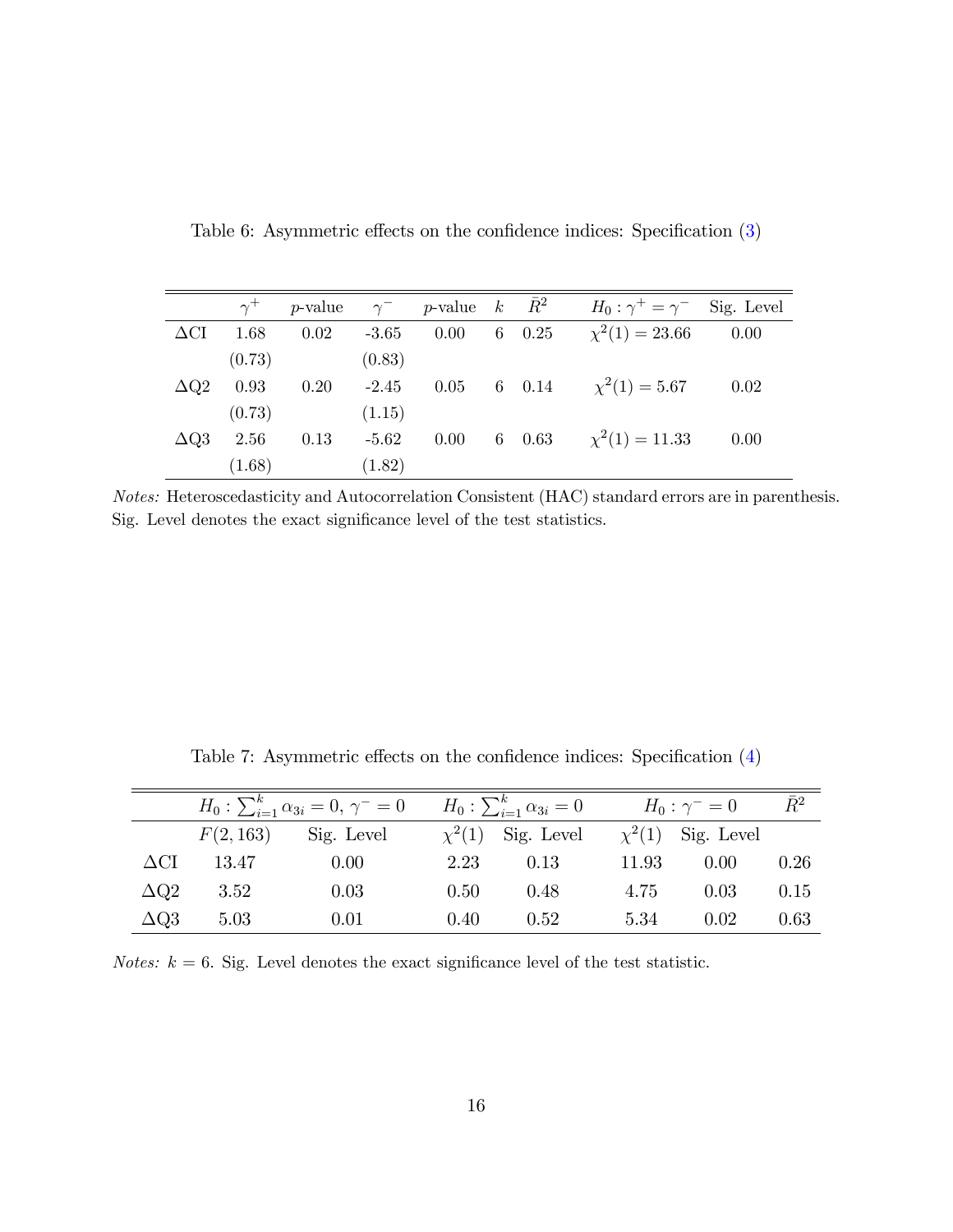

Figure 1: Aggregate confidence index  $(CI)$  and sub-indices  $(Q2, Q3)$